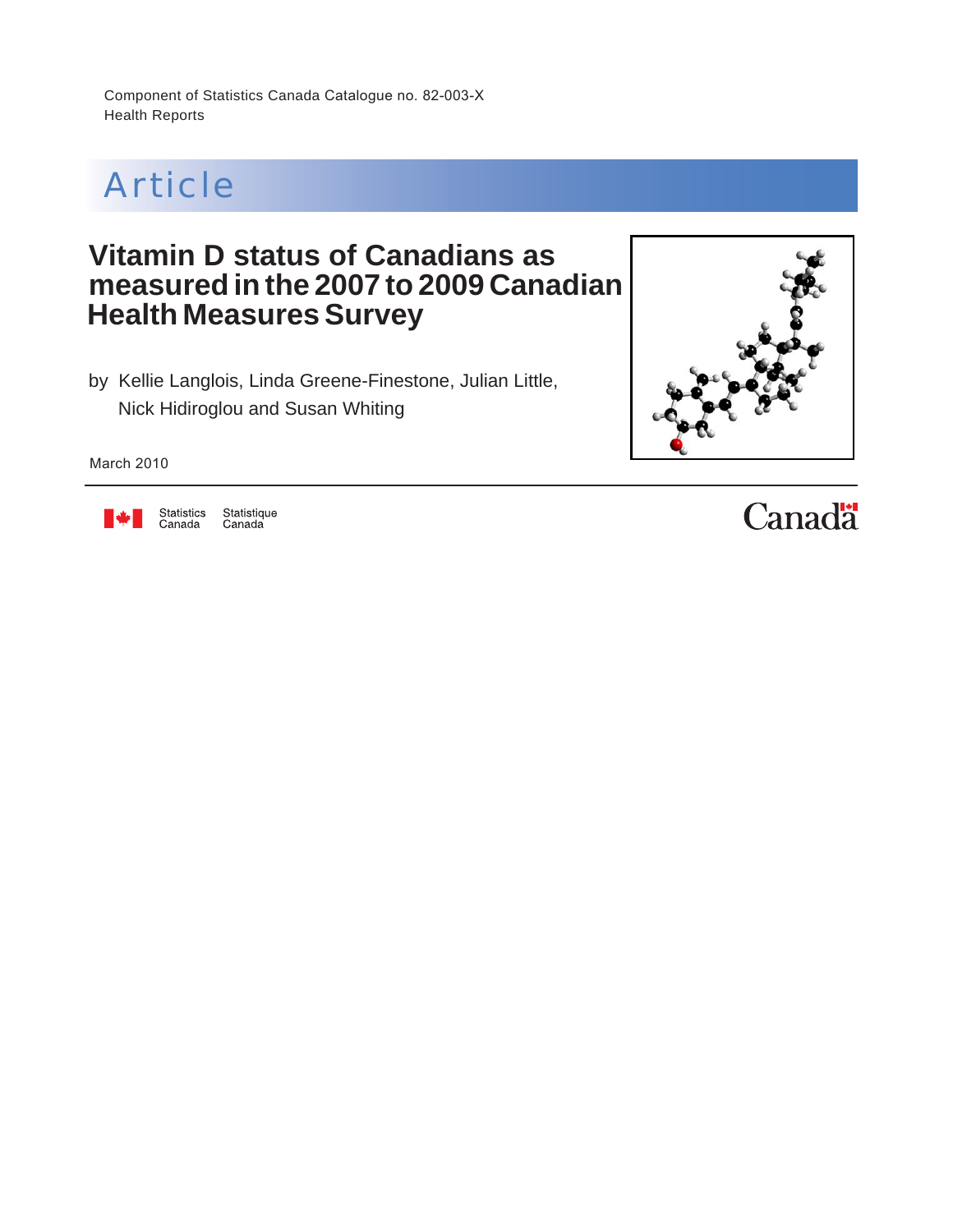# **Vitamin D status of Canadians as measured in the 2007 to 2009 Canadian Health Measures Survey**

*by Kellie Langlois, Linda Greene-Finestone, Julian Little, Nick Hidiroglou and Susan Whiting*

#### **Abstract**

#### **Background**

Vitamin D deficiency is a global health problem, but little is known about the vitamin D status of Canadians.

#### **Data and methods**

The data are from the 2007 to 2009 Canadian Health Measures Survey, which collected blood samples. Descriptive statistics (frequencies, means) were used to estimate 25-hydroxyvitamin D [25(OH)D] concentrations among a sample of 5,306 individuals aged 6 to 79 years, representing 28.2 million Canadians from all regions, by age group, sex, racial background, month of blood collection, and frequency of milk consumption. The prevalence of deficiency and the percentages of the population meeting different cut-off concentrations were assessed.

#### **Results**

The mean concentration of 25(OH)D for the Canadian population aged 6 to 79 years was 67.7 nmol/L. The mean was lowest among men aged 20 to 39 years (60.7 nmol/L) and highest among boys aged 6 to 11 (76.8 nmol/L). Deficiency (less than 27.5 nmol/L) was detected in 4% of the population. However, 10% of Canadians had concentrations considered inadequate for bone health (less than 37.5 nmol/L) according to 1997 Institute of Medicine (IOM) Standards (currently under review). Concentrations measured in November-March were below those measured in April-October. White racial background and frequent milk consumption were significantly associated with higher concentrations.

#### **Interpretation**

As measured by plasma 25(OH)D, 4% of Canadians aged 6 to 79 years were vitamin D-deficient, according to 1997 IOM standards (currently under review). Based on these standards, 10% of the population had inadequate concentrations for bone health.

#### **Key words**

sun exposure, milk, ethnicity

#### **Authors**

Kellie Langlois (613-951-3806; Kellie.Langlois@ statcan.gc.ca) is with the Health Analysis Division at Statistics Canada, Ottawa, K1A 0T6. Linda Greene-Finestone is with the Chronic Disease Prevention Division at the Public Health Agency of Canada. Julian Little is with the Department of Epidemiology and Community Medicine at the University of Ottawa. Nick Hidiroglou is with the Health Products and Food Branch at Health Canada. Susan Whiting is with the College of Pharmacy and Nutrition at the University of Saskatchewan.

The Canadian Health Measures Survey (CHMS),<br>
launched by Statistics Canada in 2007 in launched by Statistics Canada in 2007 in partnership with Health Canada and the Public Health Agency of Canada, collected direct physical measures of health and wellness from a nationally representative sample of Canadians. It is the most comprehensive direct health measures survey undertaken in Canada at the national level. A fundamental aspect of the CHMS is the collection of blood and urine samples,<sup>1</sup> which were analyzed for chronic and infectious diseases, environmental toxins, and nutritional biomarkers, including glucose, cholesterol, calcium, and vitamin D. This study examines 25-hydroxyvitamin D [25(OH)D] concentrations in the Canadian population aged 6 to 79 years and factors shown to affect vitamin D status.

Vitamin D deficiency is a worldwide health problem.<sup>2</sup> Vitamin D promotes calcium and phosphorous absorption, which is necessary to build and maintain bones and teeth, and is also a transcription factor in most cells in the body.<sup>3,4</sup> Although the optimal concentration for overall health is currently under debate, lower levels of vitamin D have been associated with a greater risk of rickets in children or osteomalacia in adults: $5$ 

increased risk of fractures,<sup>6</sup> falls,<sup>7</sup> breast cancer,<sup>8</sup> colorectal cancer and adenoma;<sup>9</sup> poor immunity;<sup>4</sup> and cardiovascular<sup>10</sup> and other diseases such as multiple sclerosis.<sup>11</sup>

Vitamin D activity in the body results from two conversions of the parent compound cholecalciferol, which is made in the skin in the presence of ultraviolet B (UVB) radiation.<sup>3</sup> Another source is ingestion of preformed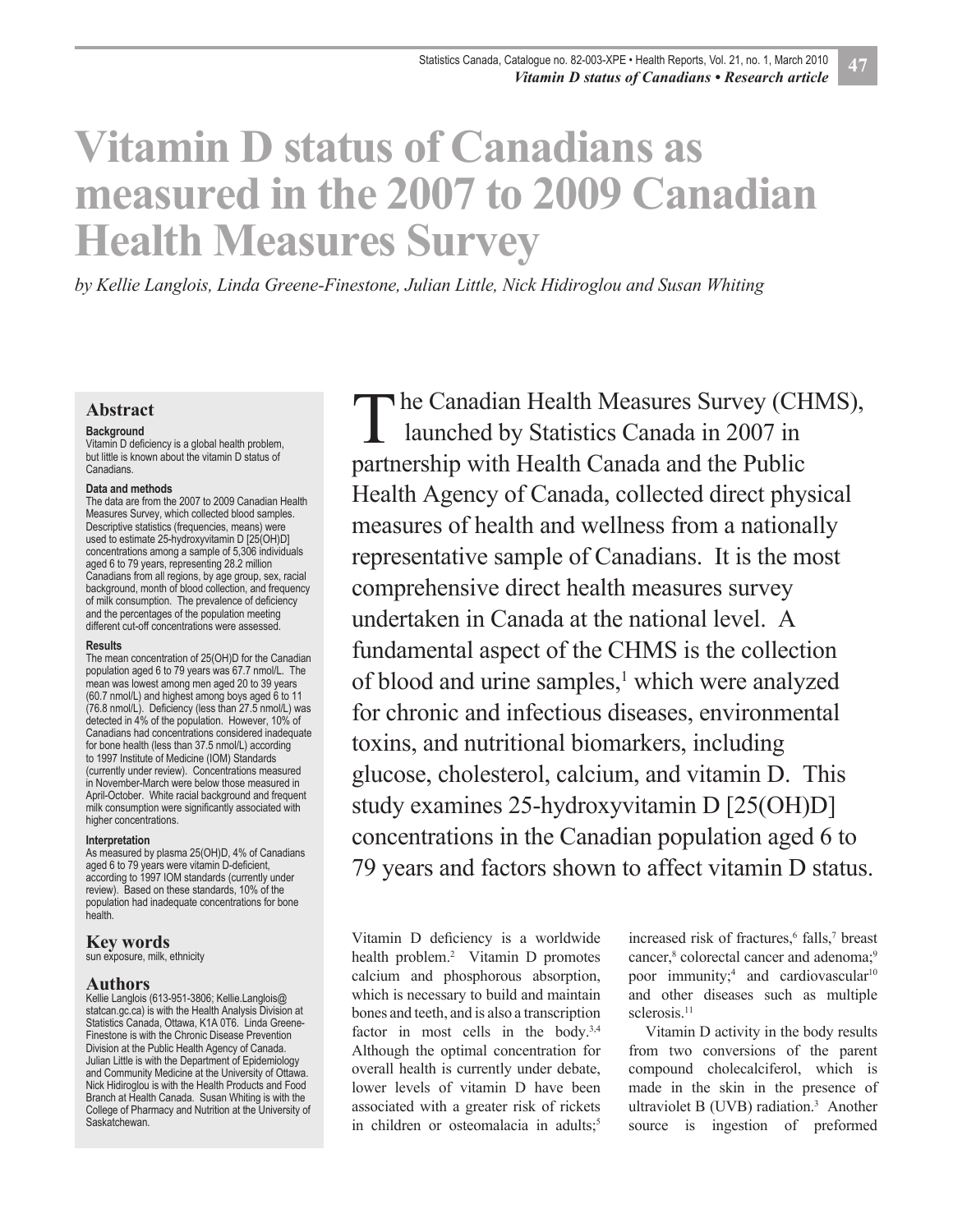cholecalciferol (often called vitamin  $D_3$ ) or ergocalciferol (vitamin  $D_2$ ), the latter being formed when certain fungi or yeasts are irradiated with UVB. The major circulating form of vitamin D in the blood is 25-hydroxyvitamin D [25(OH)D]. Plasma (or serum) 25(OH)D concentration is generally considered to be the best metabolite to reflect vitamin  $D$  status.<sup>3</sup> It represents the sum of 25(OH)D from diet and endogenous synthesis.

The determinants of vitamin D status are multifactorial and include environmental, physiological and personal characteristics. Some environmental factors can decrease synthesis of vitamin D in the skin, for example, reduced exposure to sunlight, winter season, sunscreen use, being indoors, and clothing coverage.<sup>2</sup> The physiologic factors associated with lower vitamin D status include pregnancy and lactation, and elevated body mass index/adiposity.<sup>2,3</sup> The personal characteristics include age,12-14 level of ingestion of dietary sources,<sup>15,16</sup> and skin pigmentation.2,15,16 Factors that may lead to lower vitamin D concentrations among Canadians in particular include living at a high latitude (which lessens the time for vitamin D synthesis), $17,18$  a lack of dietary intake,15,16 and for some people, darker skin pigmentation.<sup>15,16</sup>

The extent to which Canadians' vitamin D status has been measured and evaluated is limited. Several regional studies have reported relatively low concentrations in a high percentage of Canadian children,<sup>17,19</sup> adults,<sup>18,20</sup> pregnant women and their infants, $21-23$ Aboriginal populations, $15,23$  and the very old and institutionalized.<sup>24</sup> A small study found a disparity between Canadians of European descent and those from East Asia or South Asia, with the latter having very low levels of vitamin D in winter.16

#### **Data and methods**

Data for this study are from 2007 to 2009 Canadian Health Measures Survey (CHMS). This survey collected direct physical measures for the household population aged 6 to 79 years. The

survey consisted of two parts: 1) an inhome interview to gather information on sociodemographic characteristics, health behaviours, environmental factors and nutrition, and 2) a subsequent visit to a mobile examination centre<sup>25</sup> for a series of direct measurements of height and weight, blood pressure, physical fitness, and collection of urine and blood samples. The blood samples, taken by a certified phlebotomist, measured a variety of substances and metabolites, including plasma 25(OH)D. Respondents unable to visit the mobile examination centre were given the option of having the direct measurements taken in their home.<sup>1</sup> Additional information about the CHMS is available in previously published reports and online from Statistics Canada's website.1,25-27

#### **Sampling plan**

Of the 8,772 dwellings selected in the CHMS, 6,106 agreed to participate for a household response rate of 69.6%. From these respondent households, 7,483 people were selected to participate in the survey, 6,604 of whom agreed to respond to the questionnaire for a response rate of 88.3%. Of these, 5,604 reported to the mobile examination centre for physical measurements, for a response rate of 84.9%. At the national level, the response rate was 51.7%. This overall response rate is not the result of multiplying the household and person response rates, since two people were selected in some households.<sup>28</sup>

Residents of Indian reserves, Crown lands, certain remote regions, and institutions, and full-time members of the Canadian Forces were excluded from the survey. Over two years, data were collected at 15 sites across the five regions of Canada: Atlantic provinces (Newfoundland and Labrador, Prince Edward Island, Nova Scotia, New Brunswick), Quebec, Ontario, the Prairies (Manitoba, Saskatchewan, Alberta; includes Yellowknife), and British Columbia (includes Whitehorse).<sup>25</sup> Although not every province/territory had a collection site, sites were chosen to represent the Canadian population from east to west, with larger and smaller population densities, and were ordered to take account of seasonality by region and temporal effects.<sup>25</sup> Approximately 97% of the Canadian population is represented.

#### **25-hydroxyvitamin D analysis**

Using the LIAISON 25-Hydroxyvitamin D TOTAL assay (Diasorin, Ltd.), plasma 25(OH)D levels were measured by a chemiluminescence assay (CLIA). The lower and upper detection limits are 10 nmol/L and 375 nmol/L, respectively. Plasma samples had been previously stored at -20°C. Analyses were performed singly rather than as paired samples. Inhouse Diasorin testing estimated the assay %CVs with runs as 3.2% to 8.5% and between runs as 6.9% to 12.7%. Health Canada laboratory samples were consistently within these limits, using external quality controls from BioRad and Diasorin. The Health Canada laboratory participates in the proficiency vitamin D testing through DEQAS (Vitamin D external quality assurance scheme, UK) and has received annual certification of proficiency since joining DEQAS in 2005. For more detailed information on the collection and measurement of plasma 25(OH)D in the CHMS, refer to the *Vitamin D Reference Laboratory Standard Operating Procedures Manual* at www.statcan.gc.ca.

Respondents with hemophilia or who had chemotherapy in the previous four weeks were excluded from blood collection. Also, in some cases, the respondent did not provide enough blood for the vitamin D measure (tubes were collected in priority order). Individuals whose vitamin D measurement was below the lower limit of detection (9.98 nmol/L) were assigned a value half of the lower limit  $(4.99 \text{ nmol/L})$ .<sup>29</sup>

Measured values were compared with cut-offs for 25(OH)D. However, there is considerable controversy about what concentration of circulating 25(OH)D is optimum for health. The Institute of Medicine (IOM) is currently updating the 1997 Dietary Reference Intakes for vitamin  $D<sub>1</sub>$ <sup>5</sup> as new evidence indicated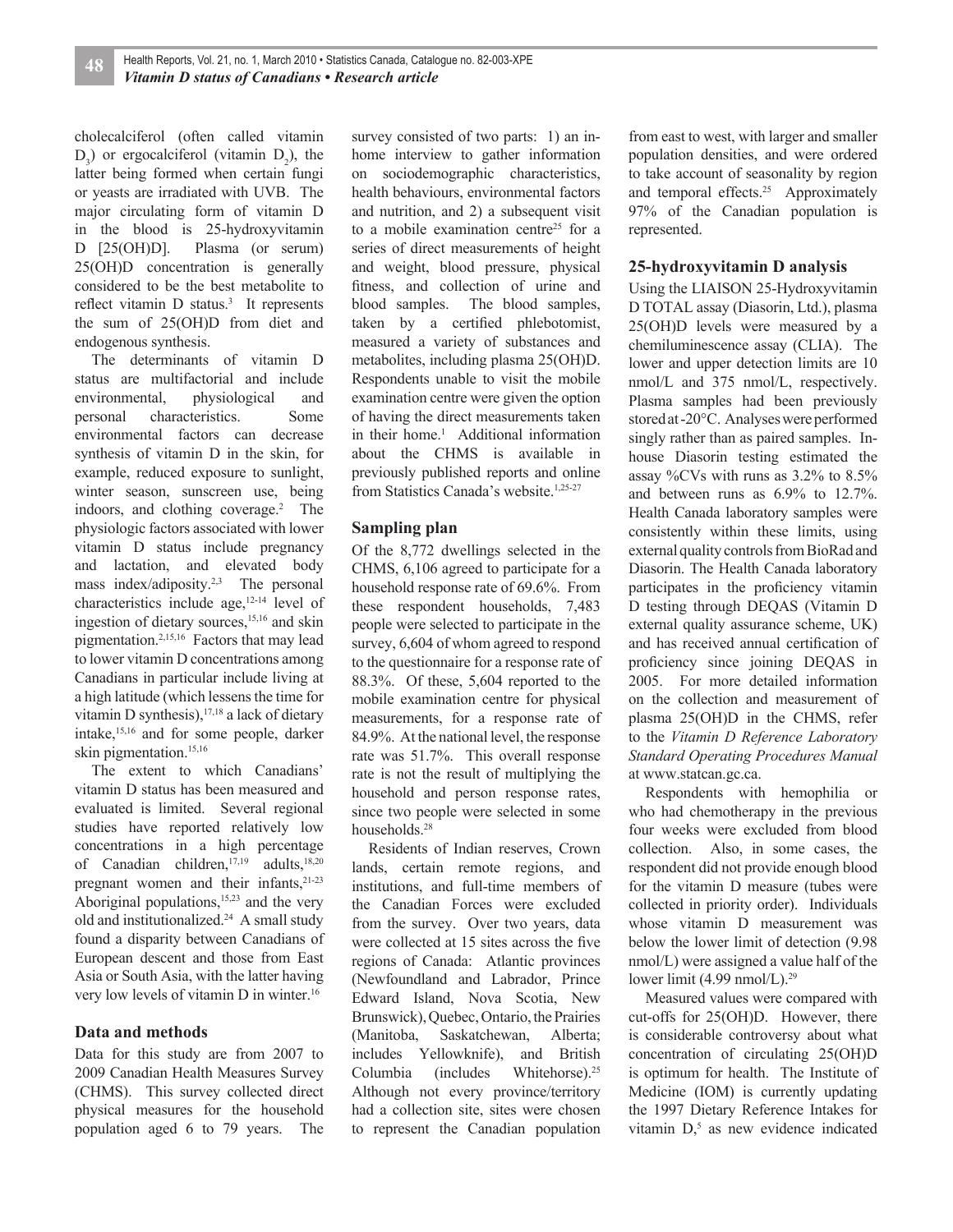the need for revision.<sup>30</sup> The 1997 Dietary Reference Intakes were based on achieving a concentration of at least 27.5 nmol/L, values below which have been associated with vitamin D deficiency (defined as high risk of rickets in children or osteomalacia in adults).<sup>5</sup> Concentrations below 37.5 nmol/L are considered inadequate for bone health, based on the IOM recommendations,<sup>5</sup> although these are currently under review. For this analysis, vitamin D deficiency was defined as a concentration below 27.5 nmol/L. Inadequacy for bone health was defined as a concentration below 37.5 nmol/L. Nonetheless, there is growing consensus that much higher concentrations, specifically, those above 75 nmol/L, are desirable for overall health and disease prevention.3,31-33 Consequently, this cut-off was also examined. Concentrations above 220 nmol/L correspond to intakes for adults at a proposed "no observed adverse effects levels" of 250 μg (10,000 IU) of vitamin D per day.<sup>34</sup> Concentrations exceeding 375 nmol/L pose a risk of adverse effects and have a potential for toxicity.35 These cut-offs were also evaluated.

#### **Associated factors**

Concentrations of 25(OH)D are associated with skin pigmentation, but the CHMS did not collect information on skin pigmentation per se. For this analysis, racial background was used as a proxy. The CHMS asked respondents to choose among an extensive list of backgrounds; those who indicated "White" were categorized as such. Because of the low sample size of non-White respondents, racial background was defined in only two categories: White and Other.

A proxy for the effect of seasonality was based on the date respondents visited the mobile examination centre— November to March or April to October—consistent with studies based on the National Health and Nutrition Examination Survey (NHANES) in the United States.<sup>36</sup> This categorization represents a period during which cutaneous synthesis of vitamin D is

unlikely in Canada, and a period during which cutaneous synthesis is likely.<sup>37</sup>

During the household interview. respondents were asked how much time each day they usually spend in the sun on "a typical weekend or day off from work/school in the summer months" between 11 a.m. and 4 p.m. For this study, daily sun exposure was defined in three categories: less than 30 minutes, 30 minutes to less than one hour, and one hour or more.

Respondents were asked how often they drink milk or enriched milk substitutes or use them on cereal. They were categorized as consuming milk less than once a day, once a day, or more than once a day.

Age was grouped according to the CHMS sampling plan: 6 to 11 years, 12 to 19 years, 20 to 39 years, 40 to 59 years, and 60 to 79 years. $25$  Data on age were collected at both the household interview and the mobile examination centre visit. For this study, the respondent's age was defined based on the latter.

#### **Statistical analysis**

The sample used in this analysis consisted of 5,306 respondents (2,566 males and 2,740 females), representing 28.2 million Canadians aged 6 to 79 years from all regions throughout the two years of data collection. Respondents who refused to have their blood drawn, did not have enough blood drawn, or had medical reasons for not having their blood drawn (for example, chemotherapy) were excluded (n=298). The unweighted sample sizes with valid plasma 25(OH)D concentrations are presented by sex and age group in Appendix Table A.

Descriptive statistics (frequencies, means) were used to estimate plasma 25(OH)D concentrations by age group, sex, racial background, month of blood collection, and frequency of milk consumption (Appendix Table B). Data on other factors such as dietary supplements and sunscreen use will be examined in subsequent analyses. The prevalence of deficiency and the percentages of the population meeting different concentrations of 25(OH)D were assessed.

All estimates were based on data weighted to represent the Canadian population aged 6 to 79 years. Variance estimation (95% confidence intervals) and significance testing (chi-square or t-test) on differences between estimates were calculated using the bootstrap weights provided with the data, which account for the complex sampling design. Significance was defined as a p-value of < 0.05. The Bonferroni adjustment method was used in cases of multiple comparisons (for example, age groups). Analyses were conducted in SUDAAN v.10.

#### Results

The mean concentration of 25(OH)D among Canadians aged 6 to 79 years was 67.7 nmol/L (Table 1). Mean concentrations ranged from a low of 60.7

#### **Table 1**

#### **Mean 25-hydroxyvitamin D concentrations, by age group and sex, household population aged 6 to 79 years, Canada, 2007 to 2009**

|                     | Mean              |                               |      |  |  |  |  |  |  |  |
|---------------------|-------------------|-------------------------------|------|--|--|--|--|--|--|--|
| Age group           | Mean              | 95%<br>confidence<br>interval |      |  |  |  |  |  |  |  |
| and sex             | nmol/L            | from                          | to   |  |  |  |  |  |  |  |
| Total 6 to 79 years | 67.7              | 65.3                          | 70.1 |  |  |  |  |  |  |  |
| Male                | 65.7*             | 62.5                          | 68.9 |  |  |  |  |  |  |  |
| Female              | 69.7              | 67.8                          | 71.7 |  |  |  |  |  |  |  |
| 6 to 11 years       | 75.0cd            | 70.3                          | 79.7 |  |  |  |  |  |  |  |
| Male                | 76.8bcde          | 72.9                          | 80.7 |  |  |  |  |  |  |  |
| Female              | 73.1              | 67.0                          | 79.1 |  |  |  |  |  |  |  |
| 12 to 19 years      | 68.1              | 63.8                          | 72.4 |  |  |  |  |  |  |  |
| Male                | $65.6*$           | 60.8                          | 70.4 |  |  |  |  |  |  |  |
| Female              | 70.8              | 65.8                          | 75.9 |  |  |  |  |  |  |  |
| 20 to 39 years      | $65.0^{\circ}$    | 61.0                          | 69.0 |  |  |  |  |  |  |  |
| Male                | 60.7*ae           | 55.3                          | 66.1 |  |  |  |  |  |  |  |
| Female              | 69.5              | 65.8                          | 73.2 |  |  |  |  |  |  |  |
| 40 to 59 years      | 66.5ae            | 63.8                          | 69.2 |  |  |  |  |  |  |  |
| Male                | 66.0 <sup>a</sup> | 62.1                          | 69.8 |  |  |  |  |  |  |  |
| Female              | $67.1^e$          | 65.0                          | 69.2 |  |  |  |  |  |  |  |
| 60 to 79 years      | 72.0cd            | 69.4                          | 74.5 |  |  |  |  |  |  |  |
| Male                | 70.5ªc            | 67.5                          | 73.6 |  |  |  |  |  |  |  |
| Female              | 73.3 <sup>d</sup> | 70.3                          | 76.4 |  |  |  |  |  |  |  |

significantly different from estimate for females in same age group

<sup>a</sup> significantly different from estimate for 6 to 11 years of same sex significantly different from estimate for 12 to 19 years of same sex

significantly different from estimate for 20 to 39 years of same sex

d significantly different from estimate for 40 to 59 years of same sex

<sup>e</sup> significantly different from estimate for 60 to 79 years of same sex

**Source:** 2007 to 2009 Canadian Health Measures Survey.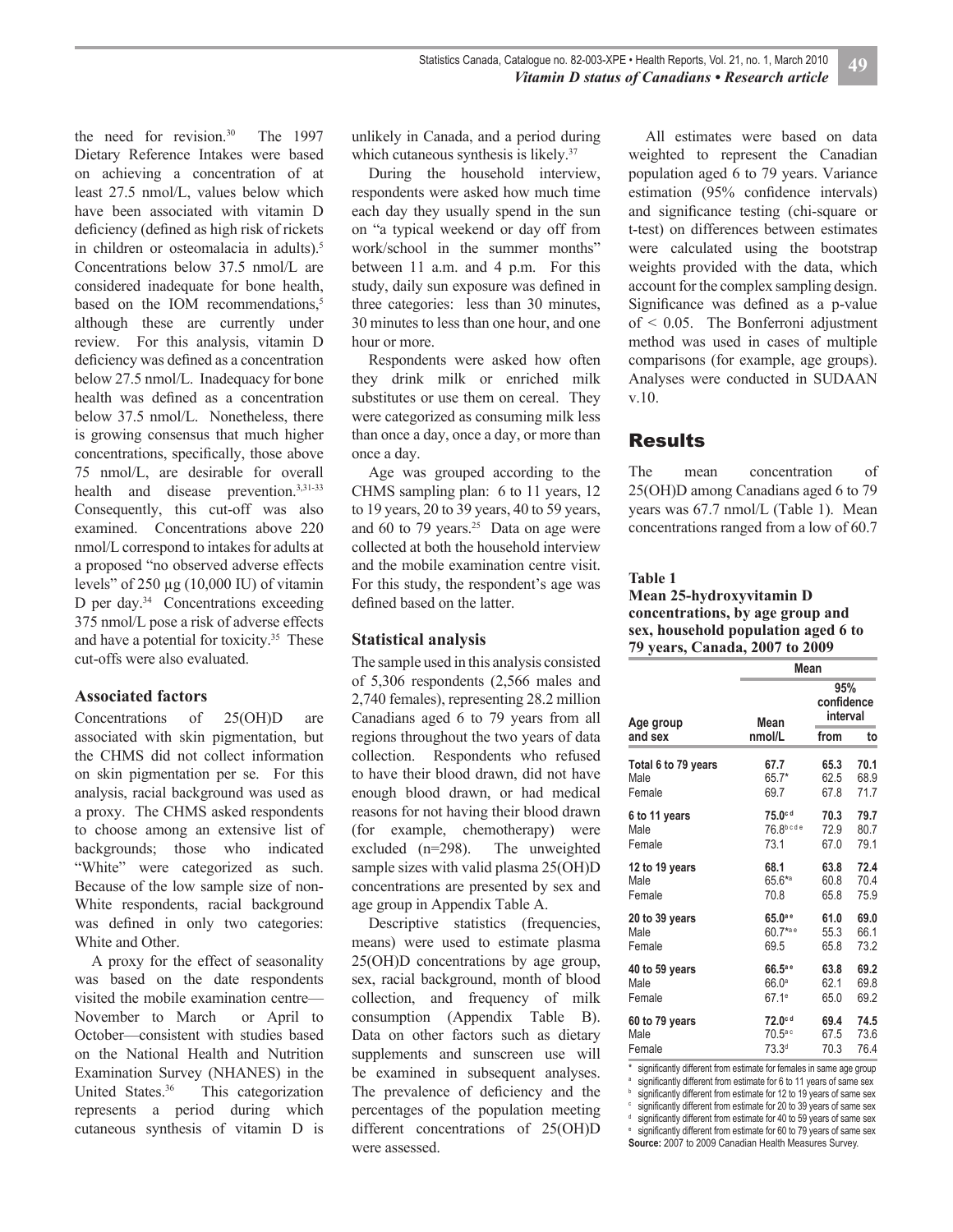nmol/L among men aged 20 to 39 years to a high of 76.8 nmol/L among boys aged 6 to 11 years. For both sexes, the pattern of 25(OH)D concentrations by age group followed a U-shape: highest among children and seniors, and lowest at ages 20 to 39 years. Concentrations were significantly higher among females than males overall and at ages 12 to 39 years.

An estimated 4.1% of the population (5.2% of males and 3.0% of females) had concentrations below 27.5 nmol/L, indicating that they were deficient in vitamin D (Table 2)*.* The highest prevalence of deficiency was among men aged 20 to 39 years (6.8%).

Just over 10% of Canadians (12.9% of males and 8.3% of females) had concentrations below 37.5 nmol/L levels considered inadequate for bone health. This means that about 90% of the population (87.1% of males and 91.7% of females) had adequate concentrations for bone health (according to IOM recommendations, which are currently under review). Females were more likely than males to have adequate concentrations, overall and at ages 20 through 59 years. Boys aged 6 to 11 years were significantly more likely than older males to have adequate concentrations.

Approximately one-third of the population (33.0% of males and 37.8% of females) had concentrations above 75 nmol/L, the level proposed for optimal health. The percentage was highest at ages 6 to 11 years  $(48.6%)$  and ages 60 to 79 years (44.7%); it was lowest at ages 20 to 39 years (29.5%). Males and females were equally likely to meet this level, except at ages 20 to 39 years among whom the percentage of women was significantly higher than the percentage of men (36.3% versus 22.9%).

Fewer than 0.5% of the population had concentrations over 220 nmol/L, and no one in the CHMS sample was above the potentially toxic concentration of 375 nmol/L (data not shown).

White racial background tended to be associated with high concentrations of 25(OH)D (Table 3). The mean difference between racial groups was approximately 19 nmol/L; the smallest difference was among women aged 60 to 79 years (7.1 nmol/L), and the largest, among women aged 20 to 39 years (26.6 nmol/L).

Mean 25(OH)D concentrations varied by the month when the blood sample was taken (Table 3). Concentrations tended to be higher among people whose blood

#### **Table 2**

| Percentage of household population aged 6 to 79 years meeting 25-hydroxyvitamin D concentration cut-offs, by age |  |
|------------------------------------------------------------------------------------------------------------------|--|
| group and sex, Canada, 2007 to 2009                                                                              |  |

|                     |                      | Below 27.5 nmol/L             |          |                     | Below 37.5 nmol/L             |          |                   | Equal to or above<br>37.5 nmol/L | Above 75 nmol/L |                       |                               |      |
|---------------------|----------------------|-------------------------------|----------|---------------------|-------------------------------|----------|-------------------|----------------------------------|-----------------|-----------------------|-------------------------------|------|
| Age group and sex   |                      | 95%<br>confidence<br>interval |          |                     | 95%<br>confidence<br>interval |          |                   | 95%<br>confidence<br>interval    |                 |                       | 95%<br>confidence<br>interval |      |
|                     | %                    | from                          | to       | $\frac{0}{0}$       | from                          | to       | $\%$              | from                             | to              | $\%$                  | from                          | to   |
| Total 6 to 79 years | 4.1 <sup>E</sup>     | 2.9                           | 5.8      | 10.6                | 8.2                           | 13.6     | 89.4              | 86.4                             | 91.8            | 35.4                  | 32.0                          | 38.9 |
| Female              | $3.0*$               | 2.0                           | 4.4      | $8.3*$              | 6.1                           | 11.3     | $91.7*$           | 88.7                             | 93.9            | 37.8                  | 34.8                          | 40.8 |
| Male                | $5.2^E$              | 3.4                           | 7.8      | 12.9                | 9.7                           | 16.9     | 87.1              | 83.1                             | 90.3            | 33.0                  | 27.6                          | 38.9 |
| 6 to 11 years       | F                    | $\cdots$                      | $\cdots$ | F                   |                               | $\cdots$ | 95.6              | 91.2                             | 97.9            | 48.6 <sup>b c d</sup> | 41.7                          | 55.5 |
| Female              | F                    | $\cdots$                      | $\cdots$ | F                   | $\cdots$                      | $\cdots$ | 93.4              | 85.2                             | 97.2            | 45.1                  | 36.6                          | 53.9 |
| Male                | F                    | $\cdots$                      | $\cdots$ | F                   | $\cdots$                      | $\cdots$ | 97.8bcde          | 95.5                             | 98.9            | 51.9bcd               | 45.0                          | 58.7 |
| 12 to 19 years      | 5.0eE                | 3.1                           | 8.0      | 11.8 <sup>E</sup>   | 7.4                           | 18.4     | 88.2              | 81.6                             | 92.6            | 35.2a                 | 30.4                          | 40.3 |
| Female              | F                    | $\cdots$                      | $\cdots$ | 8.9 <sup>E</sup>    | 4.7                           | 16.2     | 91.1              | 83.8                             | 95.3            | 35.3                  | 28.7                          | 42.6 |
| Male                | 5.0 <sup>E</sup>     | 2.8                           | 8.9      | $14.5^E$            | 9.0                           | 22.4     | 85.5a             | 77.6                             | 91.0            | $35.0a$ c             | 29.2                          | 41.3 |
| 20 to 39 years      | 5.1 <sup>E</sup>     | 3.1                           | 8.2      | 12.7 <sup>E</sup>   | 9.1                           | 17.6     | 87.3              | 82.4                             | 90.9            | 29.5ª e               | 23.6                          | 36.3 |
| Female              | $3.2^E$              | 1.7                           | 6.2      | $9.7*$ <sup>E</sup> | 6.1                           | 15.0     | $90.3*$           | 85.0                             | 93.9            | $36.3*$               | 29.0                          | 44.4 |
| Male                | 6.8 <sup>E</sup>     | 3.7                           | 12.4     | $15.7^{E}$          | 10.8                          | 22.2     | 84.3 <sup>a</sup> | 77.8                             | 89.2            | 22.9abdeE             | 16.2                          | 31.4 |
| 40 to 59 years      | 4.4eE                | 2.9                           | 6.6      | 11.2                | 8.3                           | 14.9     | 88.8              | 85.1                             | 91.7            | 33.6ae                | 29.9                          | 37.6 |
| Female              | $2.9*E$              | 1.7                           | 4.8      | $8.6*$ E            | 5.9                           | 12.4     | $91.4*$           | 87.6                             | 94.1            | 34.1                  | 30.6                          | 37.8 |
| Male                | 5.9eE                | 3.9                           | 8.8      | 13.8 <sup>E</sup>   | 9.8                           | 19.0     | 86.2a             | 81.0                             | 90.2            | $33.2a$ c             | 26.5                          | 40.6 |
| 60 to 79 years      | 2.1 <sup>b d E</sup> | 1.1                           | 3.9      | 7.1                 | 5.6                           | 9.0      | 92.9              | 91.0                             | 94.4            | 44.7cd                | 38.7                          | 50.9 |
| Female              | F                    | $\cdots$                      | $\cdots$ | 5.7 <sup>E</sup>    | 4.0                           | 8.1      | 94.3              | 91.9                             | 96.0            | 46.0                  | 38.7                          | 53.6 |
| Male                | $2.4$ <sup>dE</sup>  | 1.3                           | 4.2      | 8.7                 | 6.2                           | 12.0     | 91.3 <sup>a</sup> | 88.0                             | 93.8            | 43.3 <sup>c</sup>     | 36.3                          | 50.5 |

significantly different from estimate for females in same age group

a significantly different from estimate for 6 to 11 years of same sex b

significantly different from estimate for 12 to 19 years of same sex c significantly different from estimate for 20 to 39 years of same sex

d significantly different from estimate for 40 to 59 years of same sex

e significantly different from estimate for 60 to 79 years of same sex

E interpret with caution (coefficient of variation 16.6% to 33.3%)

F estimate not provided because of extreme sampling variability or small sample size

. not applicable

**Source:** 2007 to 2009 Canadian Health Measures Survey.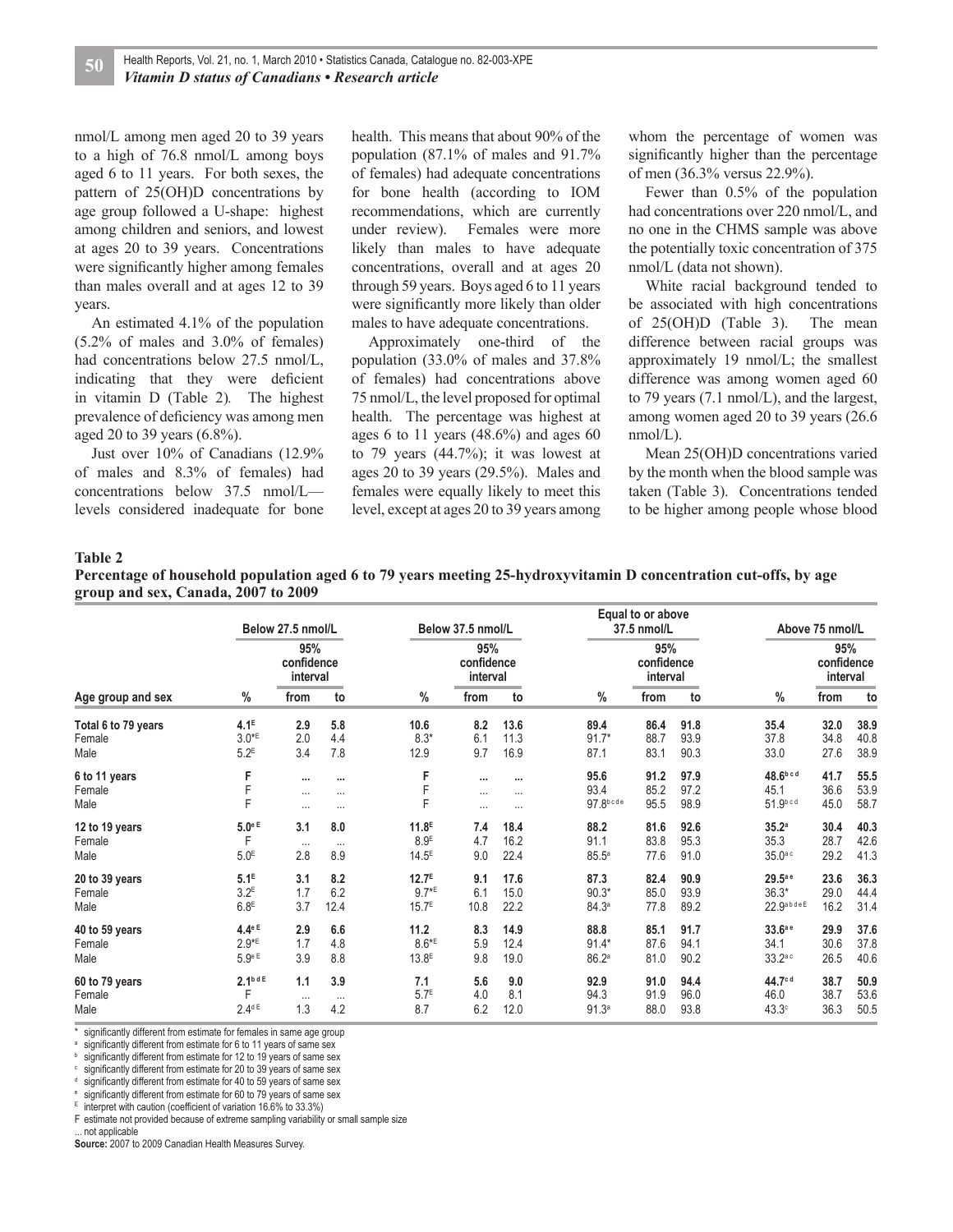#### **Table 3**

**Mean 25-hydroxyvitamin D concentrations, by racial background, month of blood collection, milk consumption, age group and sex, household population aged 6 to 79 years, Canada, 2007 to 2009** 

|                     |         | Racial background             |      | Month of blood collection | <b>Milk consumption</b>       |      |                |                               |      |         |                                |                                     |         |                               |        |         |                               |        |         |                                   |      |  |
|---------------------|---------|-------------------------------|------|---------------------------|-------------------------------|------|----------------|-------------------------------|------|---------|--------------------------------|-------------------------------------|---------|-------------------------------|--------|---------|-------------------------------|--------|---------|-----------------------------------|------|--|
|                     |         | White                         |      |                           | Other <sup>†‡</sup>           |      |                | <b>April to October</b>       |      |         | November to March <sup>+</sup> |                                     |         | More than once a day          |        |         | Once a day                    |        |         | Less than once a day <sup>t</sup> |      |  |
| Age group           | Average | 95%<br>confidence<br>interval |      | Average                   | 95%<br>confidence<br>interval |      | Average        | 95%<br>confidence<br>interval |      | Average |                                | 95%<br>confidence<br>interval<br>-- | Average | 95%<br>confidence<br>interval |        | Average | 95%<br>confidence<br>interval |        | Average | 95%<br>confidence<br>interval     |      |  |
| and sex             | nmol/L  | from                          | to   | nmol/L                    | from                          | to   | nmol/L         | from                          | to   | nmol/L  | to<br>from                     | nmol/L                              | from    | to                            | nmol/L | from    | to                            | nmol/L | from    | to                                |      |  |
| Total 6 to 79 years | $71.2*$ | 68.8                          | 73.7 | 52.3                      | 49.1                          | 55.5 | 70.0           | 65.6                          | 74.4 | 64.1    | 60.3                           | 67.9                                | $75.0*$ | 72.5                          | 77.5   | 68.1*   | 65.3                          | 71.0   | 62.7    | 60.5                              | 64.9 |  |
| Female              | $73.3*$ | 71.4                          | 75.2 | 53.0                      | 49.9                          | 56.1 | $72.0^{\circ}$ | 68.6                          | 75.4 | 66.3    | 63.3                           | 69.3                                | $75.8*$ | 73.9                          | 77.6   | 69.6*   | 67.2                          | 72.1   | 65.9    | 63.4                              | 68.3 |  |
| Male                | 69.1*   | 65.7                          | 72.6 | 51.6                      | 47.3                          | 56.0 | 68.1           | 62.4                          | 73.7 | 61.7    | 56.5                           | 66.9                                | $74.2*$ | 70.6                          | 77.7   | 66.6*   | 61.8                          | 71.4   | 59.7    | 56.8                              | 62.5 |  |
| 6 to 11 years       | $78.5*$ | 74.5                          | 82.5 | 63.3                      | 54.7                          | 71.9 | 76.1           | 69.7                          | 82.5 | 73.0    | 63.0                           | 83.1                                | $78.5*$ | 74.4                          | 82.6   | 67.9    | 61.2                          | 74.7   | 69.6    | 61.8                              | 77.3 |  |
| Female              | $77.8*$ | 73.0                          | 82.6 | 56.7                      | 46.0                          | 67.4 | 74.1           | 66.7                          | 81.6 | 71.4    | 58.7                           | 84.1                                | 77.5    | 72.4                          | 82.6   | 64.0    | 55.0                          | 73.0   | 70.1    | 58.9                              | 81.2 |  |
| Male                | $79.2*$ | 74.8                          | 83.6 | 69.4                      | 61.8                          | 76.9 | 77.9           | 72.2                          | 83.6 | 74.8    | 66.3                           | 83.3                                | $79.4*$ | 75.2                          | 83.5   | 72.3    | 67.6                          | 76.9   | 69.0    | 60.2                              | 77.8 |  |
| 12 to 19 years      | $72.2*$ | 68.3                          | 76.1 | 54.8                      | 48.3                          | 61.2 | $73.5*$        | 67.5                          | 79.4 | 60.1    | 53.4                           | 66.9                                | $74.1*$ | 69.0                          | 79.3   | 68.1*   | 62.0                          | 74.3   | 58.9    | 52.8                              | 65.0 |  |
| Female              | 76.9*   | 73.0                          | 80.8 | 52.8                      | 45.9                          | 59.7 | $75.7*$        | 69.9                          | 81.4 | 62.4    | 56.8                           | 68.1                                | $77.7*$ | 71.1                          | 84.2   | $70.0*$ | 63.3                          | 76.8   | 62.8    | 56.2                              | 69.3 |  |
| Male                | 68.1*   | 62.9                          | 73.2 | 56.8                      | 47.4                          | 66.3 | $71.2*$        | 62.9                          | 79.5 | 58.3    | 50.2                           | 66.4                                | $71.5*$ | 65.1                          | 78.0   | $65.7*$ | 55.9                          | 75.5   | 55.1    | 49.0                              | 61.1 |  |
| 20 to 39 years      | $70.2*$ | 65.7                          | 74.7 | 47.8                      | 44.2                          | 51.3 | 69.3*          | 62.2                          | 76.4 | 59.6    | 54.8                           | 64.4                                | $71.3*$ | 65.4                          | 77.3   | 67.9*   | 62.8                          | 73.0   | 58.4    | 53.9                              | 62.9 |  |
| Female              | $75.5*$ | 71.5                          | 79.6 | 48.9                      | 46.5                          | 51.2 | $74.3*$        | 67.5                          | 81.1 | 64.2    | 59.7                           | 68.8                                | 73.8    | 68.4                          | 79.2   | 71.5    | 65.8                          | 77.1   | 64.9    | 58.0                              | 71.8 |  |
| Male                | $64.9*$ | 58.4                          | 71.4 | 46.8                      | 41.2                          | 52.4 | 65.0           | 56.0                          | 74.1 | 54.6    | 47.8                           | 61.3                                | 68.8*   | 61.1                          | 76.6   | $64.5*$ | 57.3                          | 71.7   | 52.3    | 47.2                              | 57.3 |  |
| 40 to 59 years      | 69.6*   | 67.5                          | 71.8 | 50.7                      | 44.4                          | 57.0 | 68.2           | 64.0                          | 72.4 | 63.6    | 59.3                           | 67.8                                | $76.1*$ | 72.8                          | 79.4   | 66.2    | 62.6                          | 69.7   | 63.6    | 61.2                              | 66.0 |  |
| Female              | 69.4*   | 67.8                          | 71.1 | 52.4                      | 46.5                          | 58.2 | $69.2*$        | 66.6                          | 71.8 | 63.8    | 60.6                           | 67.1                                | $73.2*$ | 67.2                          | 79.2   | 66.6    | 63.5                          | 69.8   | 65.2    | 62.4                              | 67.9 |  |
| Male                | 69.9*   | 66.4                          | 73.4 | 49.4                      | 41.9                          | 57.0 | 67.3           | 61.0                          | 73.6 | 63.2    | 56.5                           | 69.9                                | $79.5*$ | 75.2                          | 83.7   | 65.7    | 59.1                          | 72.3   | 62.0    | 58.7                              | 65.3 |  |
| 60 to 79 years      | $73.1*$ | 70.4                          | 75.8 | 62.4                      | 54.6                          | 70.2 | 70.2           | 66.4                          | 74.0 | 75.5    | 72.7                           | 78.3                                | 78.9*   | 75.5                          | 82.2   | $72.5*$ | 69.5                          | 75.5   | 68.8    | 65.4                              | 72.2 |  |
| Female              | 74.1    | 70.7                          | 77.4 | 67.0                      | 54.9                          | 79.1 | 71.1'          | 66.8                          | 75.4 | 78.1    | 74.4                           | 81.9                                | $80.0*$ | 75.3                          | 84.7   | 73.5    | 67.1                          | 79.9   | 69.8    | 65.9                              | 73.8 |  |
| Male                | $72.0*$ | 68.9                          | 75.2 | 57.2                      | 52.2                          | 62.3 | 69.2           | 64.9                          | 73.4 | 72.9    | 67.2                           | 78.7                                | $77.2*$ | 69.5                          | 84.9   | 71.4    | 67.9                          | 74.9   | 67.8    | 64.3                              | 71.3 |  |

significantly different from estimate for reference category of same age and sex

† reference category

self-reported racial and cultural background, including Chinese, South Asian, Black, Filipino, Latin American, Southeast Asian, Arab, West Asian, Japanese, Korean, Aborigianal, and Other

**Source:** 2007 to 2009 Canadian Health Measures Survey.

was drawn in April-October rather than in November-March. The exception was women aged 60 to 79 years, who had higher concentrations in November-March. The percentage of Canadians in the adequate range (at least 37.5 nmol/L) was 91.8% in April-October, not significantly different from  $85.6\%$ in November-March. However, the percentage with concentrations above 75 nmol/L was significantly higher in April-October than in November-March: 38.6% versus 30.3% (data not shown).

Data on sun exposure during the summer indicate that people who reported an hour or less per day in the sun had lower 25(OH)D concentrations than did those who reported more than an hour (data not shown). However, because the CHMS determined sun exposure only for the summer months, the sample was not large enough to explore this relationship further.

The frequency of milk consumption tended to be positively related to 25(OH)D

concentrations. People who consumed milk more than once a day had a mean concentration of 75 nmol/L versus 62.7 nmol/L among those who did so less than once a day (Table 3). The percentage of people consuming milk more than once a day declined with advancing age from about 65% of children aged 6 to 11 years to just over 20% of seniors aged 60 to 79 years (Appendix Table B).

#### **Discussion**

This study uses data from the 2007 to 2009 Canadian Health Measures Survey to examine the vitamin D status of Canadians aged 6 to 79 years. It is the first study in Canada based on direct measures of plasma 25(OH)D concentrations in a nationally representative sample. The comprehensiveness of the survey made it possible to examine several factors known to be associated with vitamin D status, including age, racial background and milk consumption.

Overall, 4% of Canadians had 25(OH)D concentrations considered deficient (less than  $27.5$  nmol/L). About 90% had concentrations meeting or exceeding 37.5 nmol/L, which is considered adequate for bone health by Institute of Medicine standards<sup>5</sup> (these standards are currently under review). Finally, a third of the population had concentrations above 75 nmol/L, the cutoff suggested in some studies<sup>3,31-33,38</sup> to be desirable for overall health and disease prevention.

Based on a cut-off of 25 nmol/L, countries around the world report a substantial portion of their populations as vitamin D-deficient.<sup>2</sup> In the United States, where measurements are taken in sunny months (summer in the northern states; winter in the southern states), the overall prevalence of concentrations under  $27.5$  nmol/L is about  $5\%$ .<sup>38</sup> In Canada, when limited to measurements taken in April-October, the prevalence of deficiency was just over 3%. Because of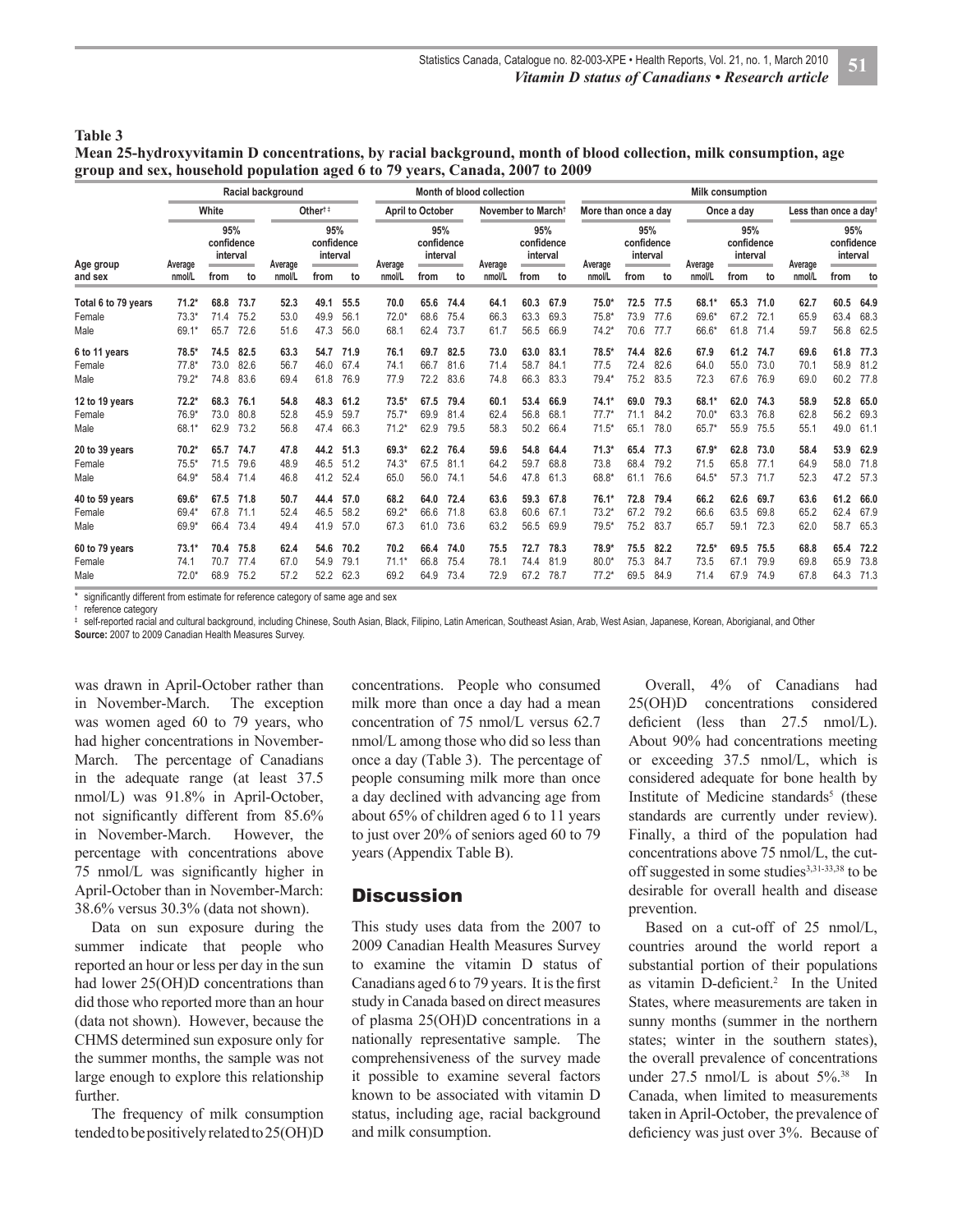methodological differences, comparisons with other countries should be made with caution.

In relation to values averaged over the entire year, almost 90% of the Canadian population met the 37.5 nmol/L adequacy cut-off for bone health. This is comparable to NHANES results for the United States.<sup>39</sup>

Children aged 6 to 11 years and seniors aged 60 to 79 years were most likely to be above the adequacy cut-offs, although the reasons for these higher levels probably differ. According to CHMS data, young children were more likely than older people to drink milk at least once a day (Appendix Table B). Older adults may be more likely to derive more vitamin D from supplements. This will be analyzed in a subsequent paper.

The necessity of classifying respondents into only two racial categories assumes that those identified as White have light skin pigmentation, and that the Other group consists of those with darker skin pigmentation. For the most part, this grouping revealed a significant difference, with the latter having lower 25(OH)D concentrations than the former. Data from the United States<sup>13</sup> show that non-Hispanic Black Americans have much lower concentrations than non-Hispanic White Americans across all age/sex groups, even when measured in the summer. A small Canadian study reported a similar finding, $16$  but was not able to determine if lower concentrations among those with darker skin pigmentation (which was measured directly in that study) were confounded by their lower intake of vitamin D from foods and supplements.

The month in which the blood sample was taken for the CHMS was moderately associated with 25(OH)D concentrations, notably among females and people aged 12 to 39 years. (Factors such as supplement use may have prevented the emergence of a seasonal effect in some age groups.) Similarly, Vieth et al. $20$ found higher concentrations in summer than in winter among women in the Toronto area. Rucker et al.<sup>18</sup> showed seasonal effects in adults aged 27 to

89 years, with lower concentrations in winter and fall than in spring and summer. Moreover, their results controlled for winter travel to southern destinations, an adjustment that could not be made to the CHMS data.

The frequency of milk consumption was significantly related to vitamin D status among Canadians of all ages; those consuming milk more than once a day had an average increase of 12 nmol/L, compared with those doing so less than once a day. This is similar to the 7 nmol/L difference among non-Hispanic White Americans aged 20 to 59 years who consumed fortified milk "often/ sometimes," compared with "never or rarely."<sup>36</sup> Fortified milk consumption has been shown to be lower among Asians, First Nations and northern and southern Indians, likely because of dietary customs and/or a higher prevalence of lactose intolerance.<sup>16</sup> In fact, analyses of the CHMS data revealed that Canadians in the Other racial group consumed milk signficantly less frequently than did those classified as White ( $p < 0.05$ , data not shown). Nonetheless, the Other racial group shared the general pattern of higher 25(OH)D concentrations with more frequent milk consumption: 60.6 nmol/L for those consuming milk more than once a day, compared with 47.5 nmol/L for those reporting less than once a day ( $p \le 0.05$ , data not shown).

Optimal concentrations of 25(OH)D have not been established, although some researchers have proposed 75 nmol/L as desirable for overall health and disease prevention.3,31-33,38 Concentrations above that level are known to reduce fracture risk and improve calcium absorption.6,7,40 Also, concentrations below 75 nmol/L are associated with a greater risk of breast cancer,<sup>8</sup> colorectal cancer and adenomas;<sup>9</sup> evidence of an association with other types of cancer is less clear.<sup>41</sup> Because of the uncertainty about optimal levels, this analysis examined concentrations in relation to higher cut-offs. More than a third (35%) of Canadians were above the 75 nmol/L cut-off; few other countries have reported a similarly high percentage.<sup>2</sup>

## *What is already known on this subject?*

- Data from other countries report a high prevalence of vitamin D deficiency.
- Small studies have indicated that some Canadian subgroups have relatively low vitamin D concentrations.

## *What does this study add?*

- This analysis examines vitamin **D** status in a nationally representative sample of Canadians.
- **■** About 4% of Canadians aged 6 to 79 are vitamin D-deficient, and more than 10% do not have concentrations adequate for bone health. However, 35% are above the cut-off (75 nmol/L) recently suggested as desirable for overall health and disease prevention.
- Low milk consumption and non-White racial background are associated with lower plasma 25(OH)D concentrations.

Only 0.5% of Canadians had levels over 220 nmol/L, and no respondent to the CHMS had a concentration above 375 nmol/L, a potentially toxic level.<sup>35</sup>

This analysis has several limitations. Not all factors that may contribute to variations in 25(OH)D concentration were examined. The examination of interactions between potentially confounding factors was restricted by small sample sizes. No direct information on skin pigmentation was available, and information on milk consumption pertained to the frequency of consumption, not the amounts consumed. Not all regions were represented or compared by month of blood collection.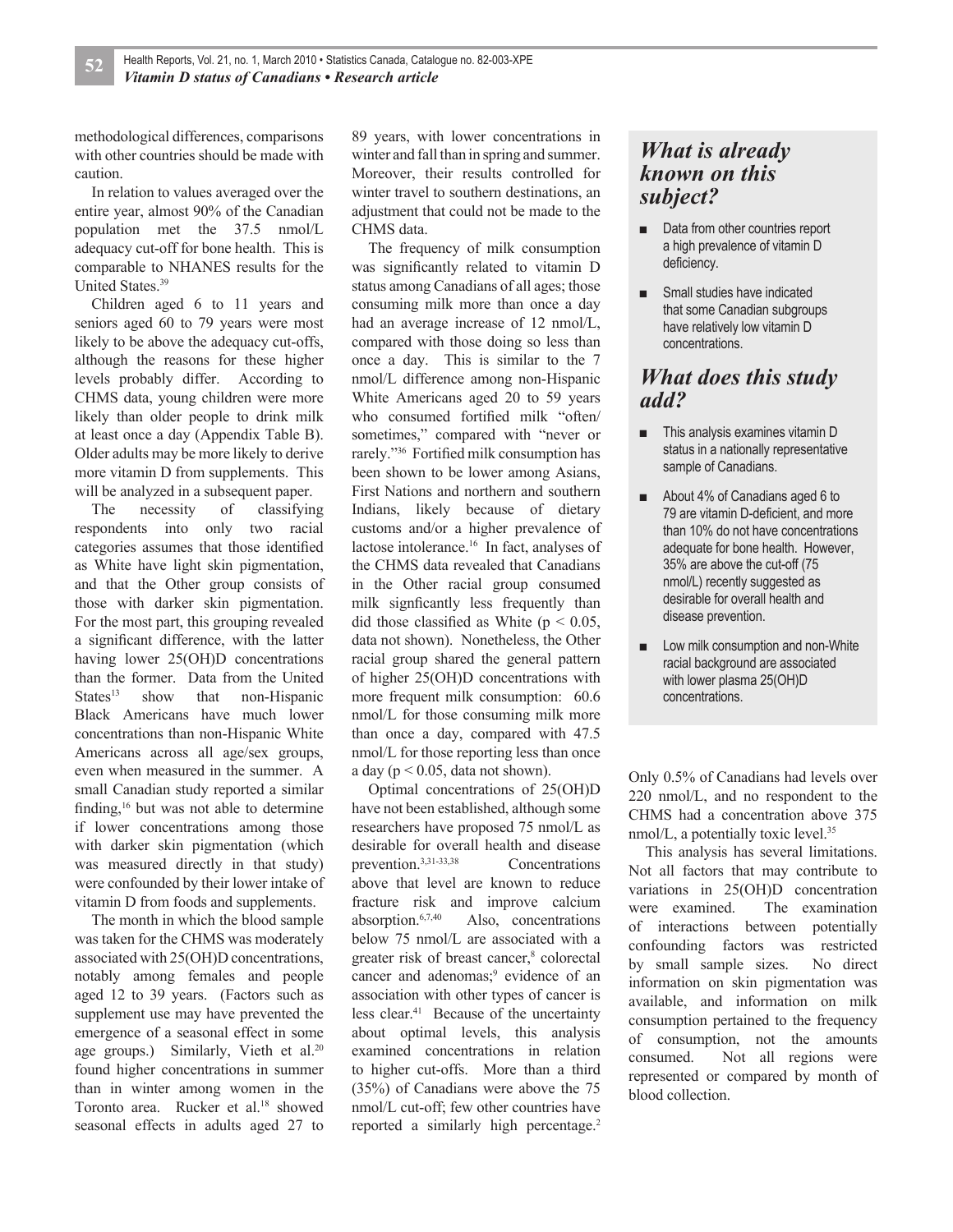#### **Conclusion**

This study identifies population groups that are likely to have lower concentrations of vitamin D and factors associated with vitamin D status. The factors related to low concentrations are winter season, racial backgrounds other than White, and less frequent intake of milk. Future analyses of CHMS data will investigate additional factors that may influence vitamin D concentrations, such as supplement consumption, body mass index, pregnancy, fish consumption and sunscreen use.

# References

- 1. Tremblay M, Wolfson M, Connor Gorber S. Canadian Health Measures Survey: Rationale, background and overview. *Health Reports* (Statistics Canada, Catalogue 82-003) 2007; 18 (Suppl.): 7-20.
- 2. Mithal A, Wahl DA, Bonjour JP, et al. Global vitamin D status and determinants of hypovitaminosis D. *Osteoporosis International* 2009. Aug 19 [Epub ahead of print].
- 3. Holick MF. Vitamin D deficiency*. New England Journal of Medicine.* 2007; 357(3): 266-81.
- 4. White JH. Vitamin D signaling, infectious diseases, and regulation of innate immunity. *Infectious Immunology* 2008; 76: 3837-43.
- 5. Institute of Medicine. *Dietary Reference Intakes for Calcium, Phosphorus, Magnesium, Vitamin D, and Fluoride.* Washington DC: National Academy Press, 1997.
- 6. Bischoff-Ferrari HA, Willett WC, Wong JB, et al. Prevention of nonvertebral fractures with oral vitamin D and dose dependency: a meta-analysis of randomized controlled trials. *Archives of Internal Medicine* 2009; 169(6): 551-61.
- 7. Bischoff-Ferrari HA, Dawson-Hughes B, Staehelin HB, et al. Fall prevention with supplemental and active forms of vitamin D: a meta-analysis of randomised controlled trials. *British Medical Journal* 2009; 339: b3692 doi: 10.1136/bmj.b3692.
- 8. Lin J, Manson JE, Lee I-M, et al. Intakes of calcium and vitamin D and breast cancer risk in women. *Archives of Internal Medicine*  2007; 167(10): 1050-9.
- 9. Gorham ED, Garland CF, Garland FC, et al. Optimal vitamin D status for colorectal cancer prevention: a quantitative meta analysis. *American Journal of Preventive Medicine*  2007; 32: 210-6
- 10. Giovannucci E, Liu Y, Hollis BW, Rimm EB. 25-hydroxyvitamin D and risk of myocardial infarction in men: a prospective study. *Archives of Internal Medicine* 2008; 168: 1174-80.
- 11. Ramagopalan SV, Maugeri NJ, Handunnetthi L, et al. Expression of the multiple sclerosis-associated MHC class II allele HLA-DRB1\*1501 is regulated by vitamin D. *PLOS Genetics*. 2009; 5(2): e1000369. Epub 2009 February 6.
- 12. Dixon T, Mitchell P, Beringer T, et al. An overview of the prevalence of 25-hydroxy-vitamin D inadequacy amongst elderly patients with or without fragility fracture in the United Kingdom. *Current Medical Research and Opinion*. 2006; 22: 405-15.
- 13. Ginde AT, Liu MC, Camargo CA Jr. Demographic differences and trends of vitamin D insufficiency in the US population, 1988-2004. *Archives of Internal Medicine*  2009; 169(6): 626-32.
- 14. Mansbach JM, Ginde AA, Camargo CA. Serum 25-hydroxyvitamin D levels among US children aged 1 to 11 years: do children need more vitamin D? *Pediatrics* 2009; 124: 1404-10.
- 15. Weiler HA, Leslie WD, Krahn J, et al. Canadian Aboriginal women have a higher rate of vitamin D deficiency than non-Aboriginal women status despite similar dietary vitamin D intakes. *Journal of Nutrition* 2007; 137: 461-5.
- 16. Gozdzik A, Barta JL, Wu C, et al. Low wintertime vitamin D levels in a sample of healthy young adults of diverse ancestry living in the Toronto area: Associations with vitamin D intake and skin pigmentation. *BMC Public Health* 2008 8: 336.
- 17. Roth DE, Prosser C, Martz P, et al. Are national guidelines sufficient to maintain adequate blood levels in children? *Canadian Journal of Public Health* 2005; 96: 443-9.
- 18. Rucker D, Allan JA., Fick GH, Hanley DA. Vitamin D insufficiency in a population of healthy western Canadians. *Canadian Medical Association Journal* 2002; 166: 1517-24.
- 19. Mark S, Gray-Donald K, Delvin EE, et al. Low vitamin D staus in a representative sample of youth from Quebec, Canada. *Clinical Chemistry* 2008; 54: 1283-9.
- 20. Vieth R, Cole DE, Hawker GA, et al. Wintertime vitamin D insufficiency is common in young Canadian women and their vitamin D intake does not prevent it. *European Journal of Clinical Nutrition* 2001; 55: 1091-7.
- 21. Weiler H, Fitzpatrick-Wong S, Veitch R, et al. Vitamin D deficiency and whole-body and femur bone mass relative to weight in healthy newborns. *Canadian Medical Association Journal.* 2005; 172(6): 757-61.
- 22. Newhook LA, Sloka S, Grant M, et al. Vitamin D insufficiency common in newborns, children and pregnant women living in Newfoundland and Labrador, *Canada Maternal and Child Nutrition* 2009; 5(2): 186-91.
- 23. Waiters B, Godel JC, Basu TK. Perinatal vitamin D and calcium status of northern Canadian mothers and their newborn infants. *Journal of the American College of Nutrition* 1998; 18: 122-6.
- 24. Liu BA, Gordon M, Labranche JM, et al. Seasonal prevalence of vitamin D deficiency in institutionalized older adults. *Journal of the American Geriatric Society* 1997; 45: 598-603.
- 25. Giroux S. Canadian Health Measures Survey: Sampling strategy overview. Health Reports (Statistics Canada, Catalogue 82-003) 2007; 18 (Suppl.): 31-6.
- 26. Day B, Langlois R, Tremblay M, Knoppers B-M. Canadian Health Measures Survey: Ethical, legal and social issues. Health Reports (Statistics Canada, Catalogue 82-003) 2007; 18 (Suppl.): 37-51.
- 27. Bryan S, St-Denis M, Wojtas D. Canadian Health Measures Survey: Clinical operations and logistics. Health Reports (Statistics Canada, Catalogue 82-003) 2007; 18 (Suppl.): 53-70.
- 28. Statistics Canada. *Canadian Health Measures Survey (CHMS) Data User Guide: Cycle 1*. Available at: www.statcan.gc.ca.
- 29. Cole SR, Chu H, Nie L, Schisterman EF. Estimating the odds ratio when exposure has a limit of detection. *International Journal of Epidemiology* 2009; 38: 1674-80.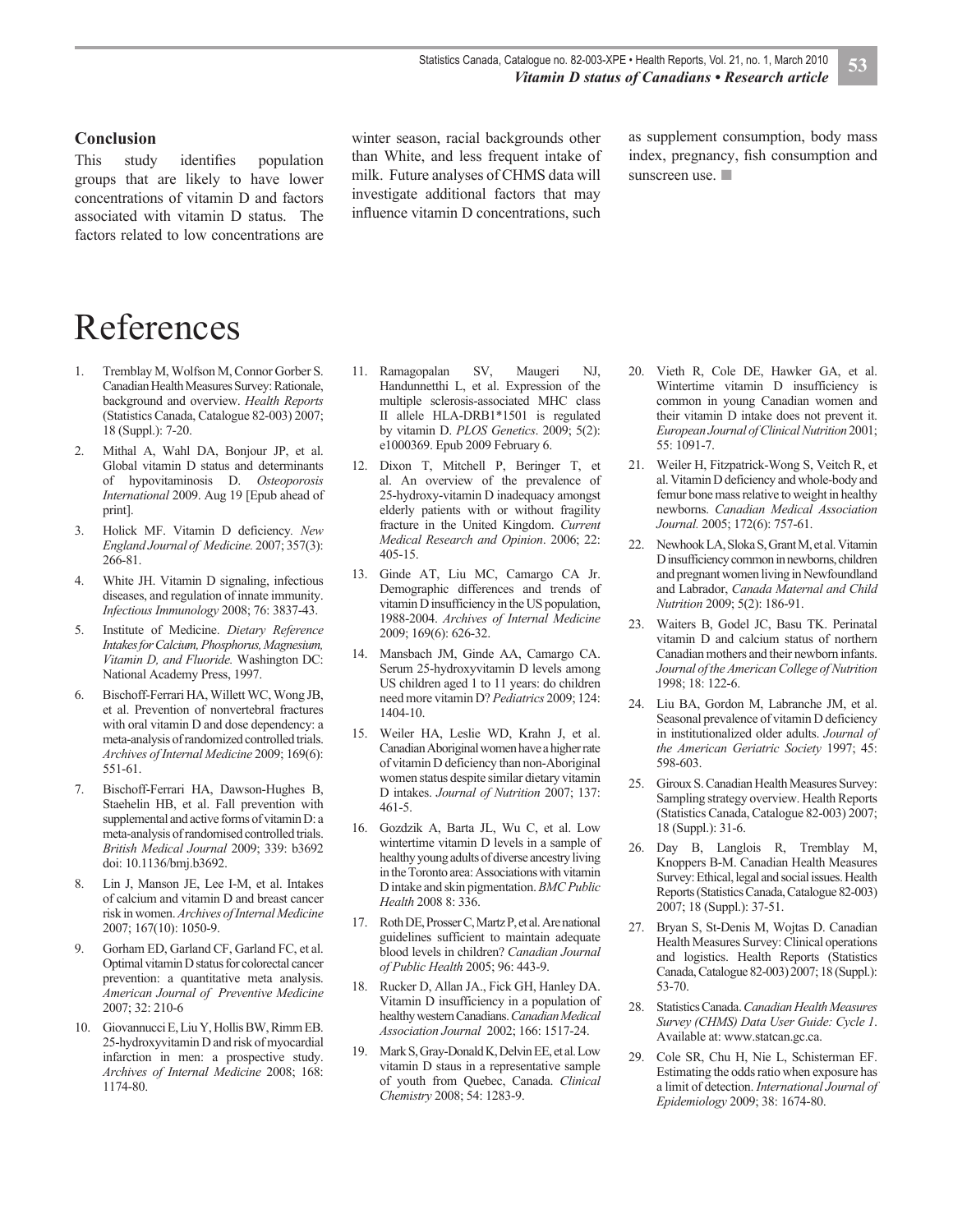- 30. Yetley EA, Brule D, Cheney MC, et al., Dietary reference intakes for vitamin D: justification for a review of the 1997 values. *American Journal of Clinical Nutrition* 2009; 89: 719-27.
- 31. Vieth R, Bischoff-Ferrari H, Boucher BJ, et al. The urgent need to recommend an intake of vitamin D that is effective. *American Journal of Clinical Nutrition* 2007; 85: 649-50.
- 32. Bischoff-Ferrari HA, Giovannucci E, Willett WC, et al. Estimation of optimal serum concentrations of 25-hydroxyvitamin D for multiple health outcomes. *American Journal of Clinical Nutrition* 2006; 84: 18-28.
- 33. Dawson-Hughes B, Heaney RP, Holick MF, et al. Estimates of optimal vitamin D status. *Osteoporosis International* 2005; 16: 713-6
- 34. Hathcock JN, Shao A, Vieth R, Heaney RP. Risk assessment for vitamin D. *American Journal of Clinical Nutrition* 2007; 85: 6-18.
- 35. Jones G. Pharmacokinetics of vitamin D toxicity. *American Journal of Clinical Nutrition* 2008; 88: 582S-6S.
- 36. Looker AC, Pfeiffer CM, Lacher DA, et al. Serum 25-hydroxyvitamin D status of the US population: 1988-1994 compared with 2000-2004. *American Journal of Clinical Nutrition* 2008; 88: 1519-27.
- 37. Webb AR, Engelsen O. Calculated ultraviolet exposure levels for a healthy vitamin D status. *Photochemistry and Photobiology* 2006; 82: 1697-703
- 38. Yetley EA. Assessing the vitamin D status of the US population. *American Journal of Clinical Nutrition* 2008; 88: 558S– 64S.
- 39. Looker AC, Dawson-Hughes B, Calvo MS, et al. Serum 25-hydroxyvitamin D status of adolescents and adults in two seasonal subpopulations from NHANES III. *Bone*  2002; 30: 771-7.
- 40. Lips P, Bouillon R, van Schoor NM, et al. Reducing fracture risk with calcium and vitamin D. Clinical Endocrinology (Oxford) 2009 Sep 10. [Epub ahead of print]
- 41. IARC Working Group on Vitamin D. Vitamin D and Cancer (IARC Working Group Reports; 5) Lyon: International Agency for Research on Cancer, 2008. Available at: http://www. iarc.fr/en/publications/pdfs-online/wrk/wrk5/ Report\_VitD.pdf. Accessed November 2, 2009.